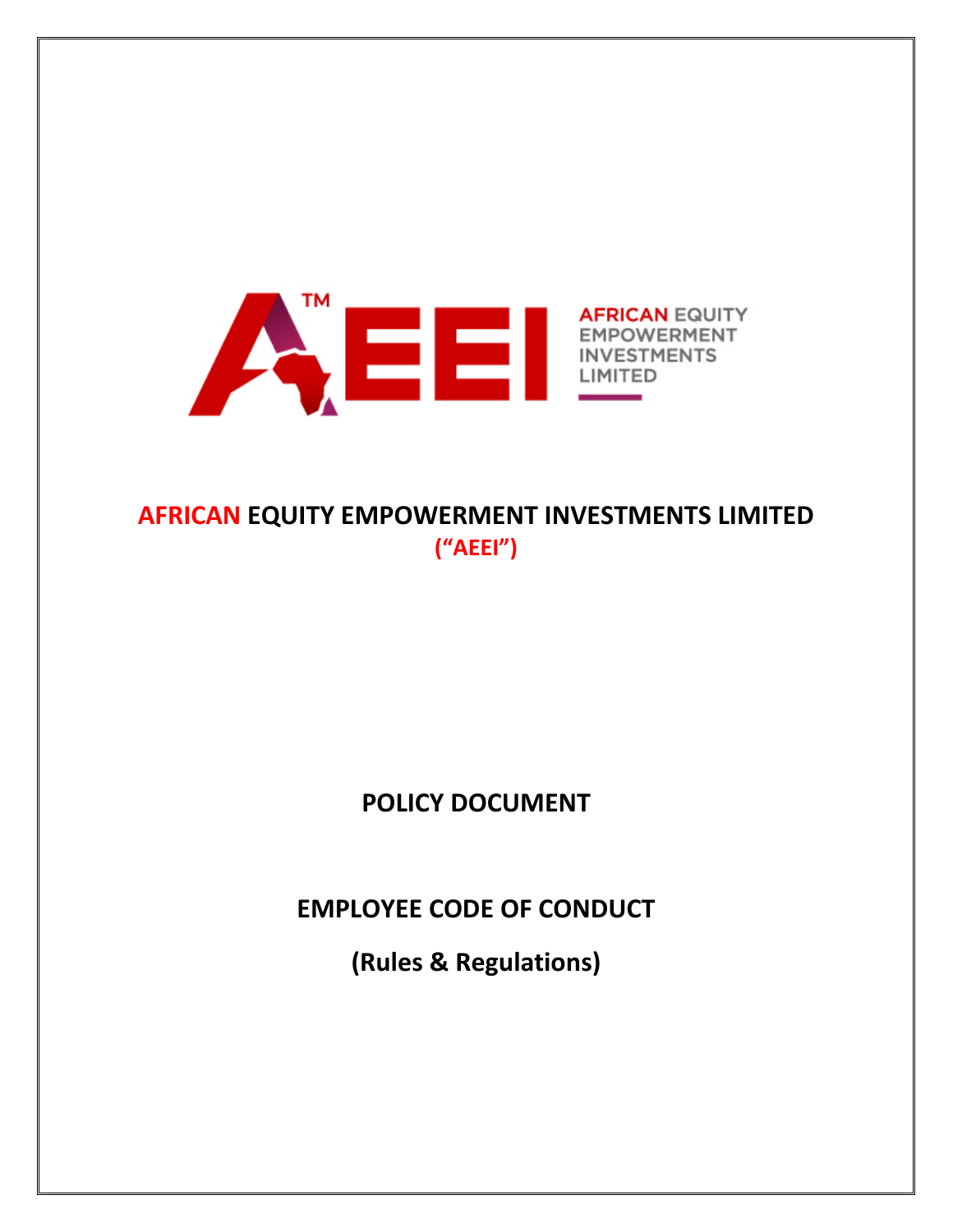# **CONTENTS**

- 1. Code of Ethical Conduct for the AEEI Group (AEEI)
- 2. The AEEI Group Code of Ethical Conduct
- 3. Ethical Conduct and Behaviour
- 4. Monitoring and Enforcement
- 5. Where to Obtain Guidance

**1.**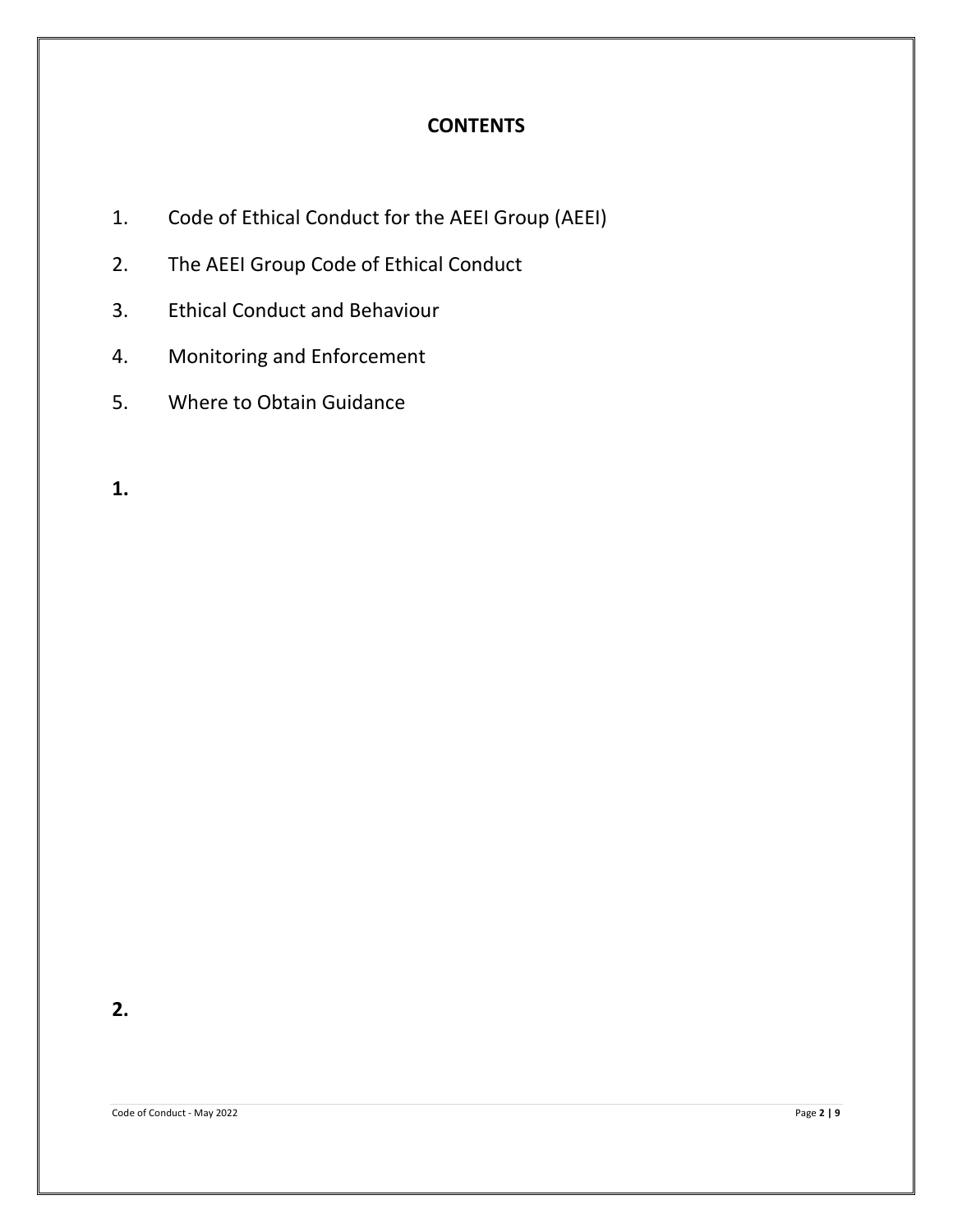**3.**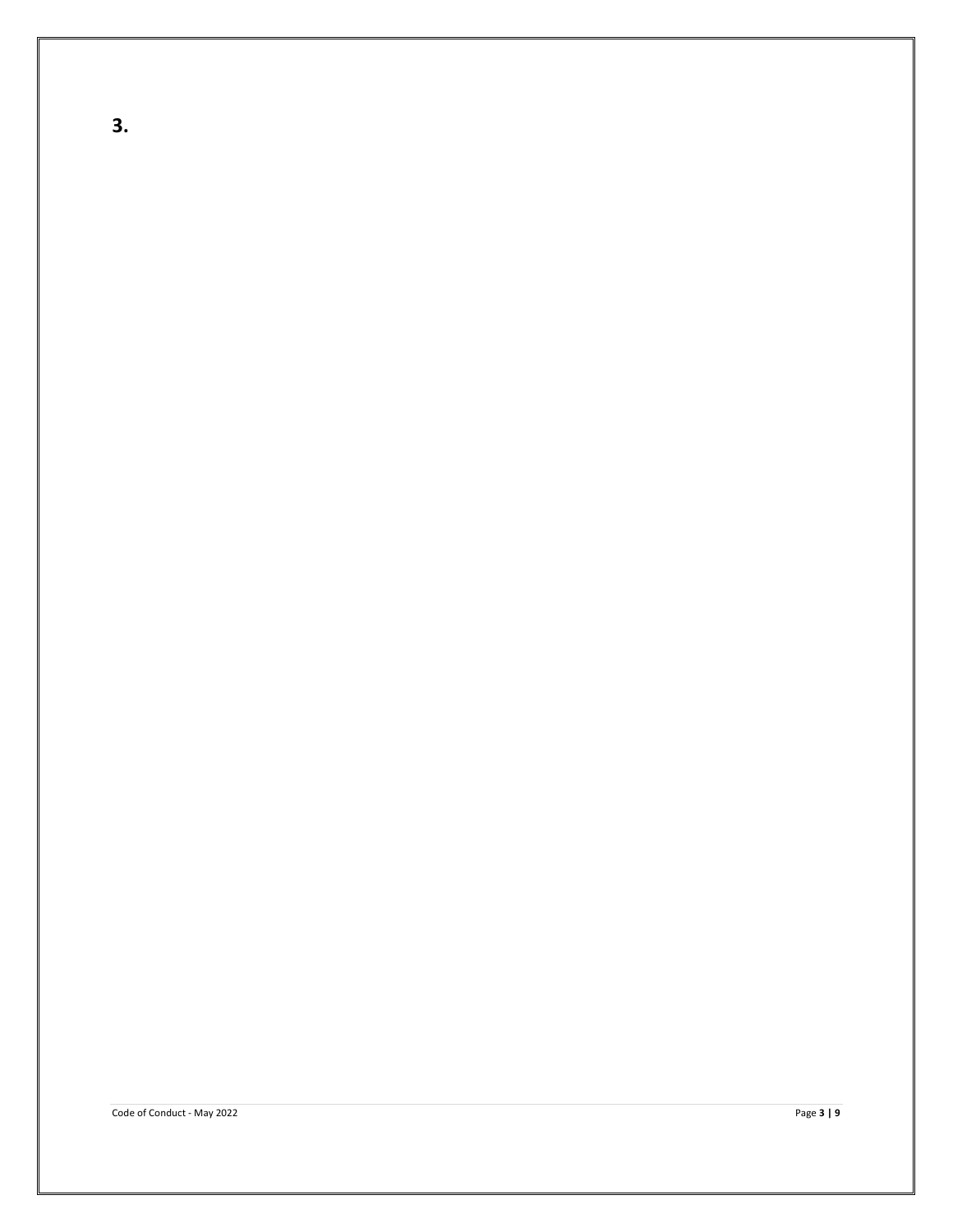## **4. CODE OF ETHICAL CONDUCT FOR THE AEEI GROUP**

The AEEI Group is a diverse investment holding company spanning many cultures within South Africa.

AEEI has a rich and proud history built on a solid foundation of professional and ethical behaviour. In an ever-changing environment, the AEEI Group will continue to build its various brands with all of its stakeholders and will strive to be a reliable, trustworthy company to the benefit of all the cities and communities in which it operates.

We must ensure that all our business relationships reflect our personal integrity, respect for human dignity and the rights of others, and honesty and a commitment to do what is right, fair, reasonable, lawful and just. AEEI has therefore adopted this Code of Ethical Conduct by which all AEEI businesses and employees must abide in order to maintain the highest level of integrity and ethical conduct.

The Board of AEEI is confident that we will uphold the values embodied in this code at all times and has tasked the Social and Ethics Committee to oversee and govern the ethics of the organisation in a way that supports the establishment of an ethical culture.

## **2. THE AEEI GROUP CODE OF ETHICAL CONDUCT**

#### **2.1 Introduction**

Operating in one of the most dynamic industries, AEEI seeks to satisfy the needs of individuals and organisations by providing services and products. While firmly rooted in South Africa, we continually pursue both local and international opportunities to preserve and grow our shareholders wealth. We recognise the identity of each of the businesses in the Group, the unique circumstances in respect of the jurisdictions in which they operate and the diverse nature of the stakeholders of each of these businesses.

#### **2.2 Our shared core values form the foundation of The AEEI Group.**

These values underpin every aspect of all our business dealings, irrespective of the business or jurisdiction involved.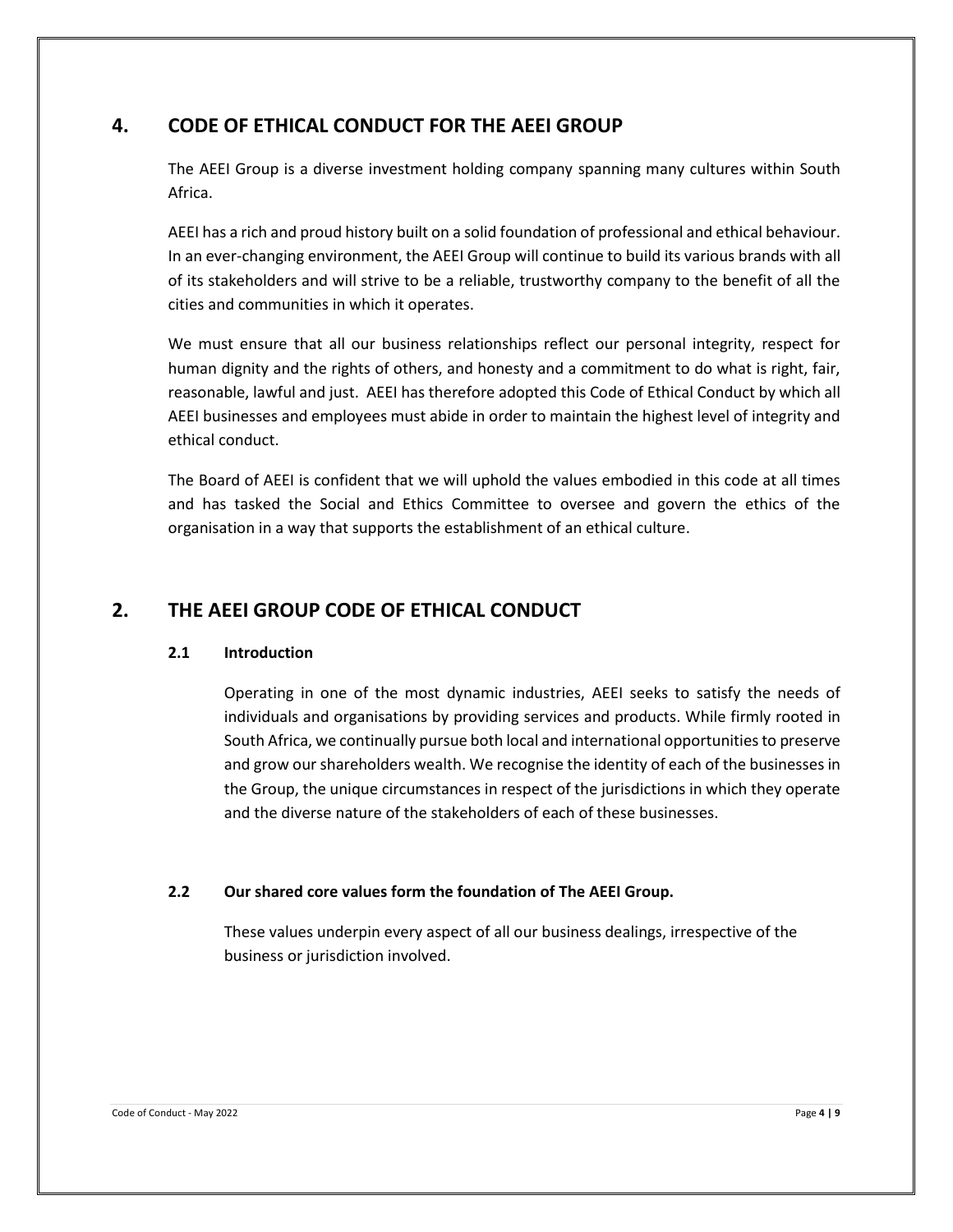#### **The Group's core shared values are:**

#### 2.2.1 Respect and Trust

To always respect and trust fellow employees, customers, partners and all stakeholders.

#### 2.2.2 People

To always respect fellow employees, partners and all stakeholders. To provide sustainable employment opportunities for all our employees and others as well as a safe and secure working environment and to maintain zero fatality

#### 2.2.3 Integrity

To always act with integrity in whatever we do based on our values, principles and Code of Conduct.

#### 2.2.4 Accountability

To have responsible and accountable leadership that addresses the expectations of diverse stakeholders and to embrace these responsibilities with efficiency.

#### 2.2.5 Stakeholders

To serve our stakeholders through good corporate governance, value creation and affordable products and services.

#### 2.2.6 Commitment

To delivery on our promises and add value beyond expectations.

#### 2.2.7 Investment

To stimulate investment in the areas of green enterprises, social innovation and societal development.

## **3. ETHICAL CONDUCT AND BEHAVIOUR**

The AEEI Group regards high ethical standards as non-negotiable. This Code of Ethical Conduct has been adopted to give effect to our core values and to guide our relationships with all our shareholders, stakeholders and other relevant role-players as well as to outline our commitments to them.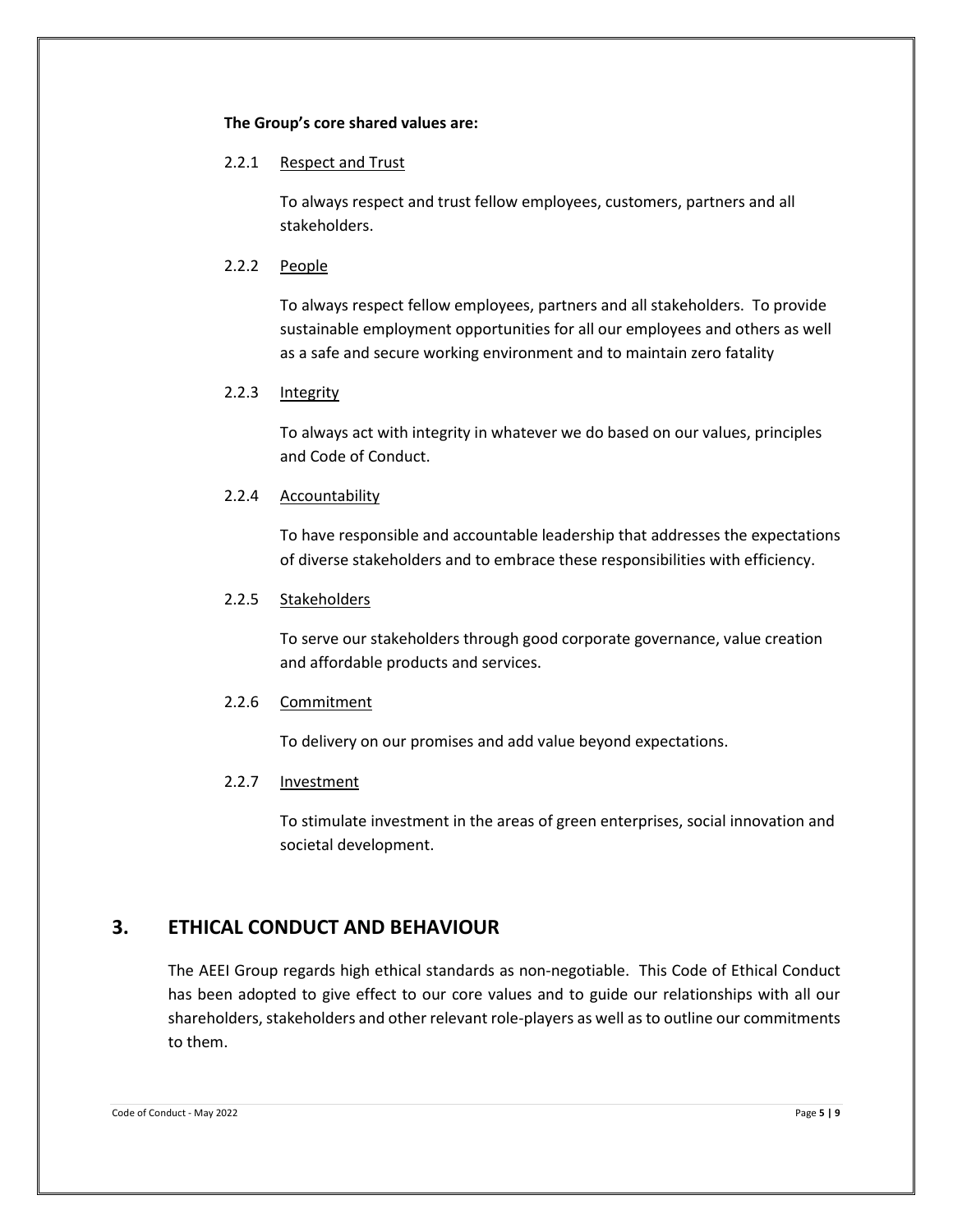AEEI's Code of Ethical Conduct is binding on all directors, managers, employees, independent contractors, agents, service providers and business partners irrespective of their status as natural person, legal person or other entity.

The Code of Ethical Conduct will also be applied to establish the suitability of all prospective directors, managers, employees, independent contractors, agents, service providers and business partners irrespective of their status as natural person, legal person or other entity, prior to their appointment by The AEEI Group of Companies.

Every person is bound by this code must commit and must adhere to the following principles:

#### **3.1 Our conduct shall at all times conform to our Core Values**

This means that we will:

- 3.1.1 Act honestly and fairly with due skill, care and diligence in the interests of our clients and the integrity in which the group operates, having due regard and respect for diversity;
- 3.1.2 Avoid any act that reflects adversely on our honesty, trustworthiness or professional competence;
- 3.1.3 Accept accountability for all our actions and decisions;
- 3.1.4 Refrain from any behaviour that can be classified as unlawful discrimination or harassment;
- 3.1.5 Not tolerate any form of unlawful or criminal conduct including, but not limited to, bribery and corruption; and
- 3.1.6 Ensure a culture of responsible corporate citizenship including, but not limited to, promoting the importance of a sustainable environment.

#### **3.2 We are committed to complying with all applicable legislation and regulations.**

This means that:

- 3.2.1 We shall comply at all times with all applicable legislation, common law, industry codes and the Group's rules, procedures and regulations.
- 3.2.2 In addition to upholding the letter of all laws and regulations wherever we conduct business, AEEI will continuously strive to uphold the spirit of such laws and regulations.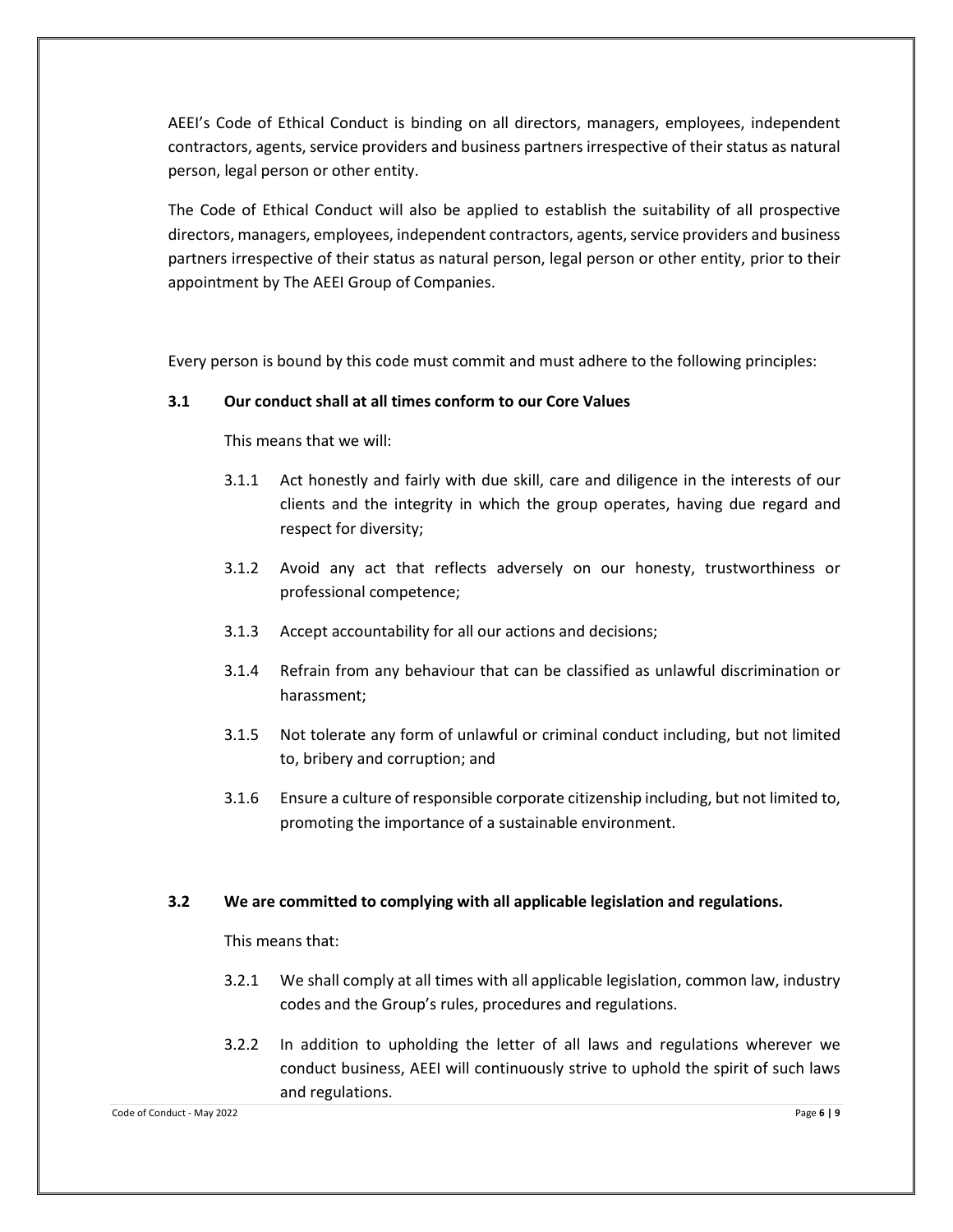- 3.2.3 We shall not knowingly participate in the violation of any laws, rules or regulations.
- 3.3 **We are committed to fostering and maintaining an equitable and sustainable employeremployee relationship, including the provision of a safe, healthy and productive working environment**

This means that:

- 3.3.1 AEEI subscribes to the principles of the Basic conditions of Employment and complies with all relevant labour laws.
- 3.3.2 We respect the right of employees to work in an environment that is free from any form of unlawful discrimination or harassment.
- 3.3.3 We subscribe to the principle of transformation and equal opportunities.
- 3.3.4 We shall maintain a healthy and productive work environment and comply with all applicable health and safety policies.
- 3.3.5 We shall not tolerate the abuse of controlled substances or liquor or being under the influence of liquor or illegal drugs whilst at work.
- 3.3.6 We shall not tolerate the sale, distribution, possession, or use of illegal drugs or substances in the workplace.

### **3.4 We shall protect and maintain the property and information of AEEI, its employees, shareholders, stakeholders and its clients**

This means that:

- 3.4.1 The assets and property of The AEEI Group, including information gained and collected in the course of business, shall be used only for the business purposes for which they are intended.
- 3.4.2 The protection of property includes ensuring the privacy of shareholders, stakeholders, client and employee information and the safeguarding of intellectual property.
- 3.4.3 The protection of personal information includes ensuring that all personal information is processed in accordance with the Protection of Personal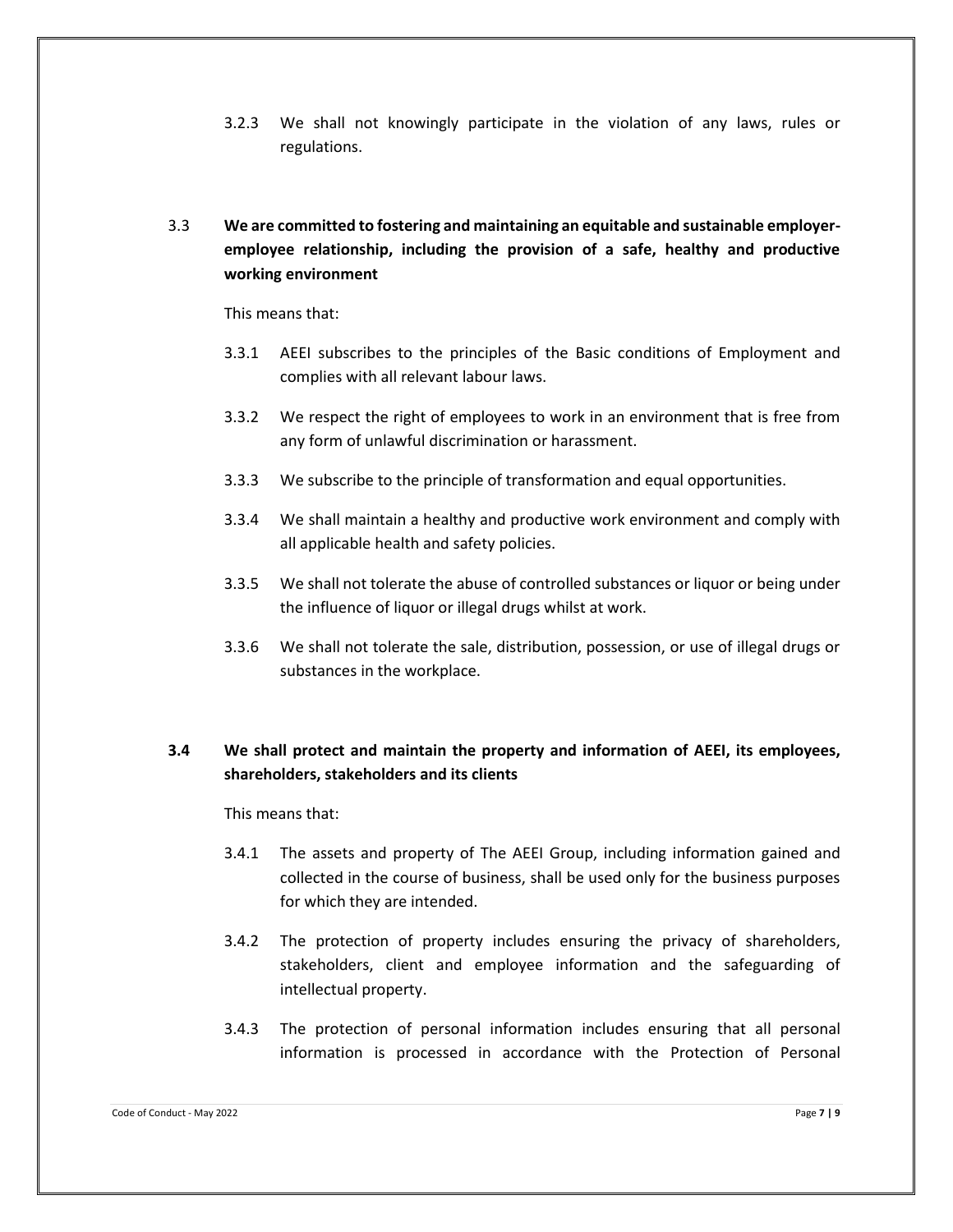Information Act, No 4 of 2013 and the Company's POPI Policy, which is available on request.

#### **3.5 We shall manage and mitigate all conflicts or perceived conflicts of interest**

This means that:

- 3.5.1 We will avoid any conflict of interest and share and declare any information that may cause a conflict of interest.
- 3.5.2 Where it is not possible to avoid a conflict of interest, we shall manage the potential conflict of interest.
- 3.5.3 We will not do anything that may be regarded as an attempt to exert influence in unduly favouring any party, including the offering, giving or receipt of any gift or gratification.

#### **3.6 We shall provide protection for any person who reports violations of the Code**

This means that:

- 3.6.1 We will not tolerate any form of victimization or retribution against those who attempt to uphold this code.
- 3.6.2 Any contravention of this code will be regarded as a serious matter and appropriate disciplinary action will follow after due consideration in respect of any breach.

## **4. MONITORING AND ENFORCEMENT**

The AEEI Group will:

- 4.7.1 Not tolerate any contravention or violation of the Code of Ethical Conduct;
- 4.7.2 Designated the Social, Ethics & Transformation Committee to manage, monitor and report on the Group's ethical conduct;
- 4.7.3 Designated senior managers to monitor compliance;
- 4.7.4 Provide safe mechanisms for reporting breaches of this code;
- 4.7.5 Investigate any alleged breach of this code;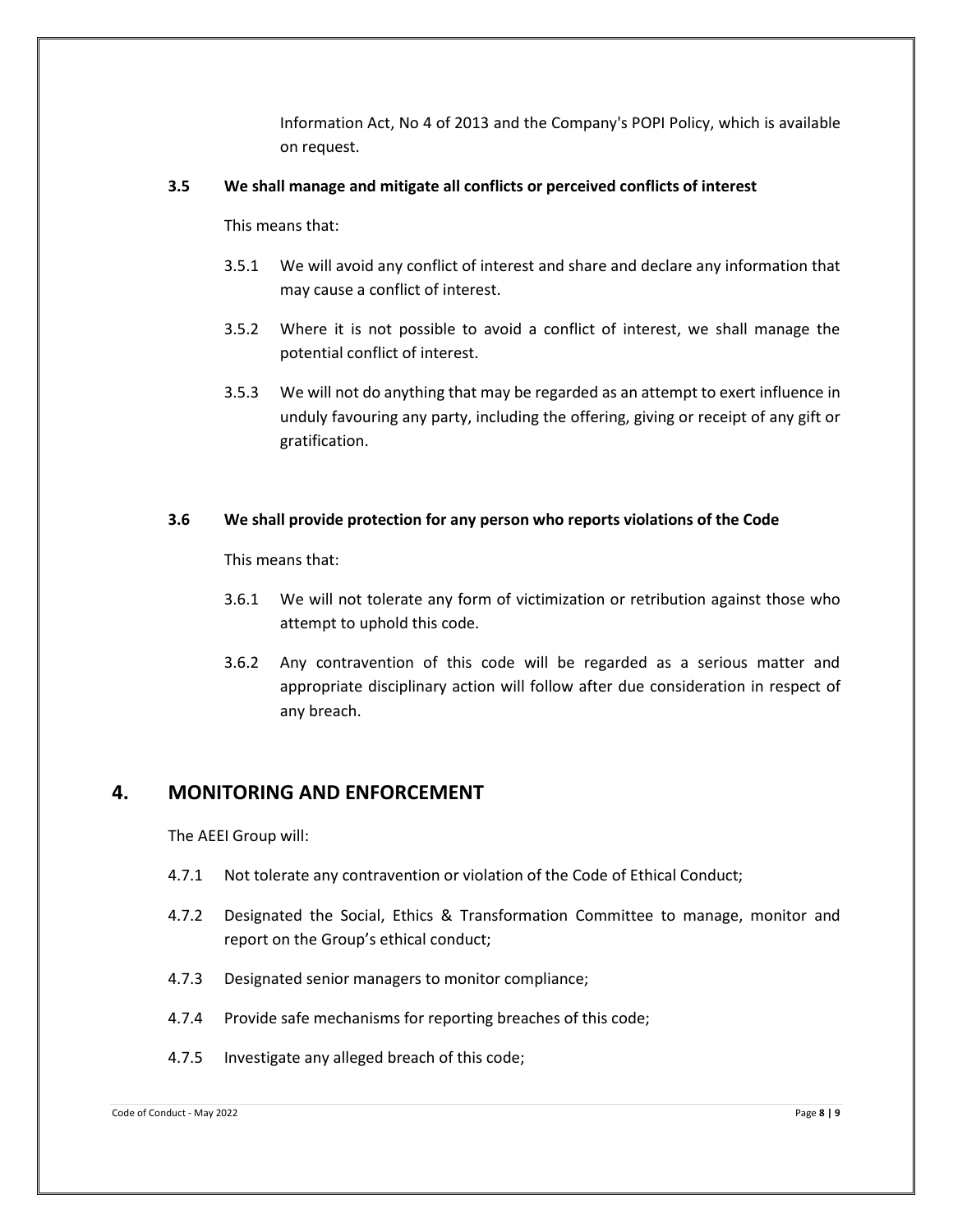- 4.7.6 Encompass the organisation's interaction with both internal and external stakeholders and the broader society;
- 4.7.7 Address the key ethical risks of the organisation; and
- 4.7.8 Take appropriate action to remedy the breach.

## **5. WHERE TO OBTAIN GUIDANCE**

- 5.1 Every employee has the right and responsibility to ask questions, seek guidance and express concerns regarding compliance with this code or the related implementation instructions of the guidelines.
- 5.2 There are detailed policies regarding the various issues and principles supporting the code which are available from the Human Resources Department. These will provide further guidance to employees.
- 5.3 If you need guidance on any ethical issue that concerns you, you can contact the following sources for assistance:
	- 5.3.1 Your own supervisor or manager.
	- 5.3.2 Your business unit's HR manager / compliance officer.
	- 5.3.3 You can also send an e-mail to [info@aeei.co.za](mailto:info@aeei.co.za) to make a report online.
	- 5.3.4 Leave a message on AEEI's **Hotline: +27 21 427 1469**

Your anonymity will be guaranteed and your request for help will be treated as strictly confidential.

## **6. GENERAL**

The Board of Directors shall ensure that the Code of Conduct and Code of Ethics provide for arrangements that familiarise employees and other stakeholders with the organisation's ethical standards by:

- 6.1 Publishing the organisation's Code of Conduct on the company's website or other platforms as appropriate;
- 6.2 Incorporate by reference, or otherwise, the relevant Codes of Conduct and policies in supplier and employee contracts; and